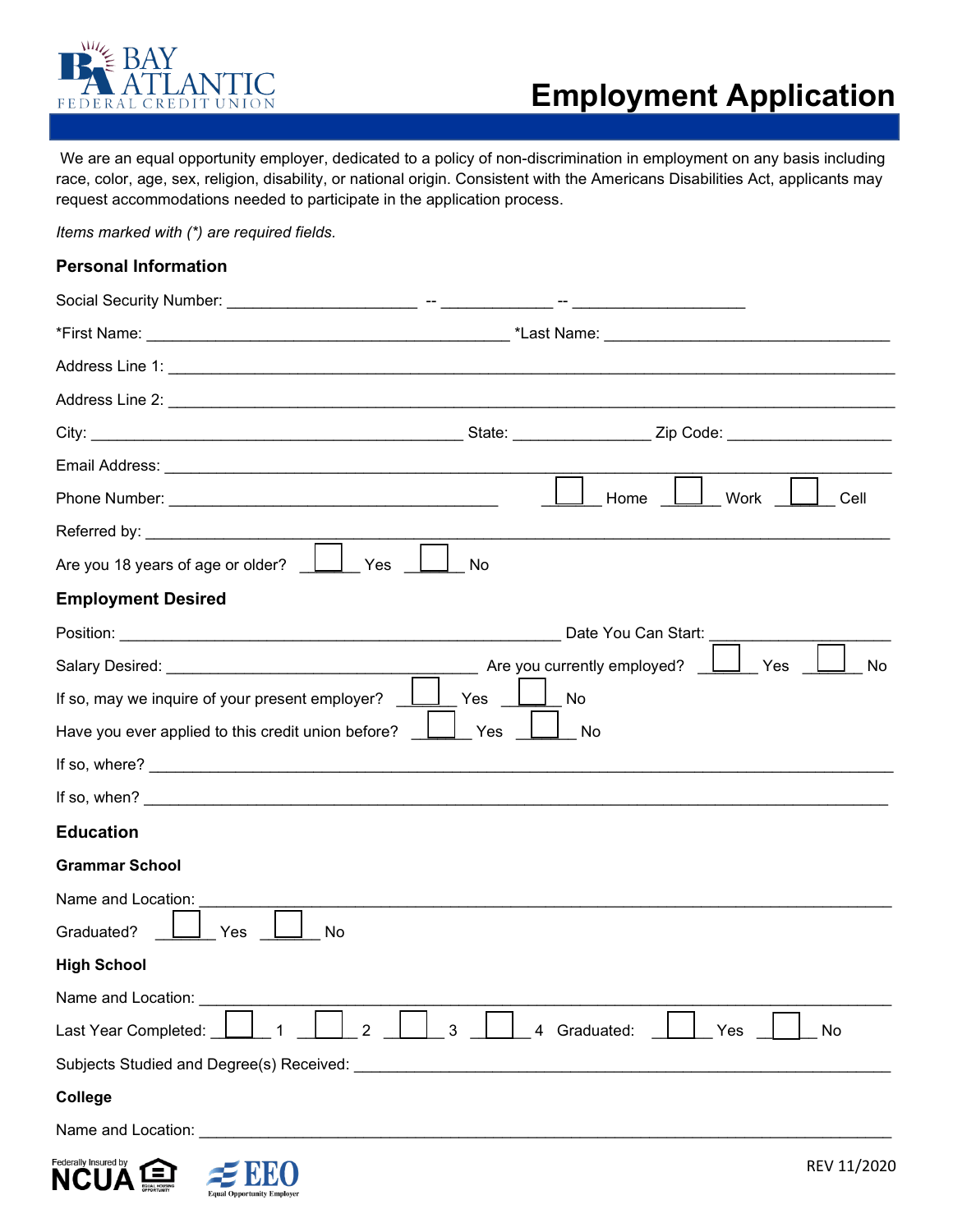

# **Employment Application**

| Last Year Completed:                                                                                                               | $\overline{2}$<br>$\mathbf{3}$<br>4 Graduated:<br>1<br>Yes                                                                             | No          |  |  |  |
|------------------------------------------------------------------------------------------------------------------------------------|----------------------------------------------------------------------------------------------------------------------------------------|-------------|--|--|--|
|                                                                                                                                    |                                                                                                                                        |             |  |  |  |
|                                                                                                                                    | <b>Trade, Business or Correspondence School</b>                                                                                        |             |  |  |  |
|                                                                                                                                    |                                                                                                                                        |             |  |  |  |
| Last Year Completed: 1<br>$\begin{bmatrix} 1 & 1 \\ 1 & 4 \end{bmatrix}$ Graduated:<br>2 <sup>1</sup><br>$\mathbf{3}$<br>Yes<br>No |                                                                                                                                        |             |  |  |  |
| <b>General</b>                                                                                                                     |                                                                                                                                        |             |  |  |  |
|                                                                                                                                    |                                                                                                                                        |             |  |  |  |
|                                                                                                                                    |                                                                                                                                        |             |  |  |  |
|                                                                                                                                    |                                                                                                                                        |             |  |  |  |
|                                                                                                                                    |                                                                                                                                        |             |  |  |  |
| <b>Former Employers</b>                                                                                                            |                                                                                                                                        |             |  |  |  |
|                                                                                                                                    | List below the last three employers, starting with the most recent one first.                                                          |             |  |  |  |
|                                                                                                                                    | Start Date: _________________________________ End Date: ___________________________Salary (upon leaving): _________________________    |             |  |  |  |
|                                                                                                                                    |                                                                                                                                        |             |  |  |  |
|                                                                                                                                    |                                                                                                                                        |             |  |  |  |
|                                                                                                                                    |                                                                                                                                        |             |  |  |  |
|                                                                                                                                    | City of Employer: __________________________________State of Employer: _________________Zip of Employer: _____________________________ |             |  |  |  |
|                                                                                                                                    |                                                                                                                                        |             |  |  |  |
| Start Date: _________________________                                                                                              | End Date: _____________________<br>Salary (upon leaving): ___________                                                                  |             |  |  |  |
|                                                                                                                                    |                                                                                                                                        |             |  |  |  |
|                                                                                                                                    |                                                                                                                                        |             |  |  |  |
|                                                                                                                                    |                                                                                                                                        |             |  |  |  |
|                                                                                                                                    |                                                                                                                                        |             |  |  |  |
|                                                                                                                                    |                                                                                                                                        |             |  |  |  |
|                                                                                                                                    |                                                                                                                                        |             |  |  |  |
|                                                                                                                                    |                                                                                                                                        |             |  |  |  |
|                                                                                                                                    |                                                                                                                                        |             |  |  |  |
| Address of Employer:                                                                                                               | <u> 1989 - Johann John Stone, markin sanadi ya kutoka mwaka wa 1989 - Amerika mwaka wa 1989 - Amerika mwaka wa 19</u>                  |             |  |  |  |
| Federally Insured by                                                                                                               |                                                                                                                                        | REV 11/2020 |  |  |  |
|                                                                                                                                    | <b>Equal Opportunity Employer</b>                                                                                                      |             |  |  |  |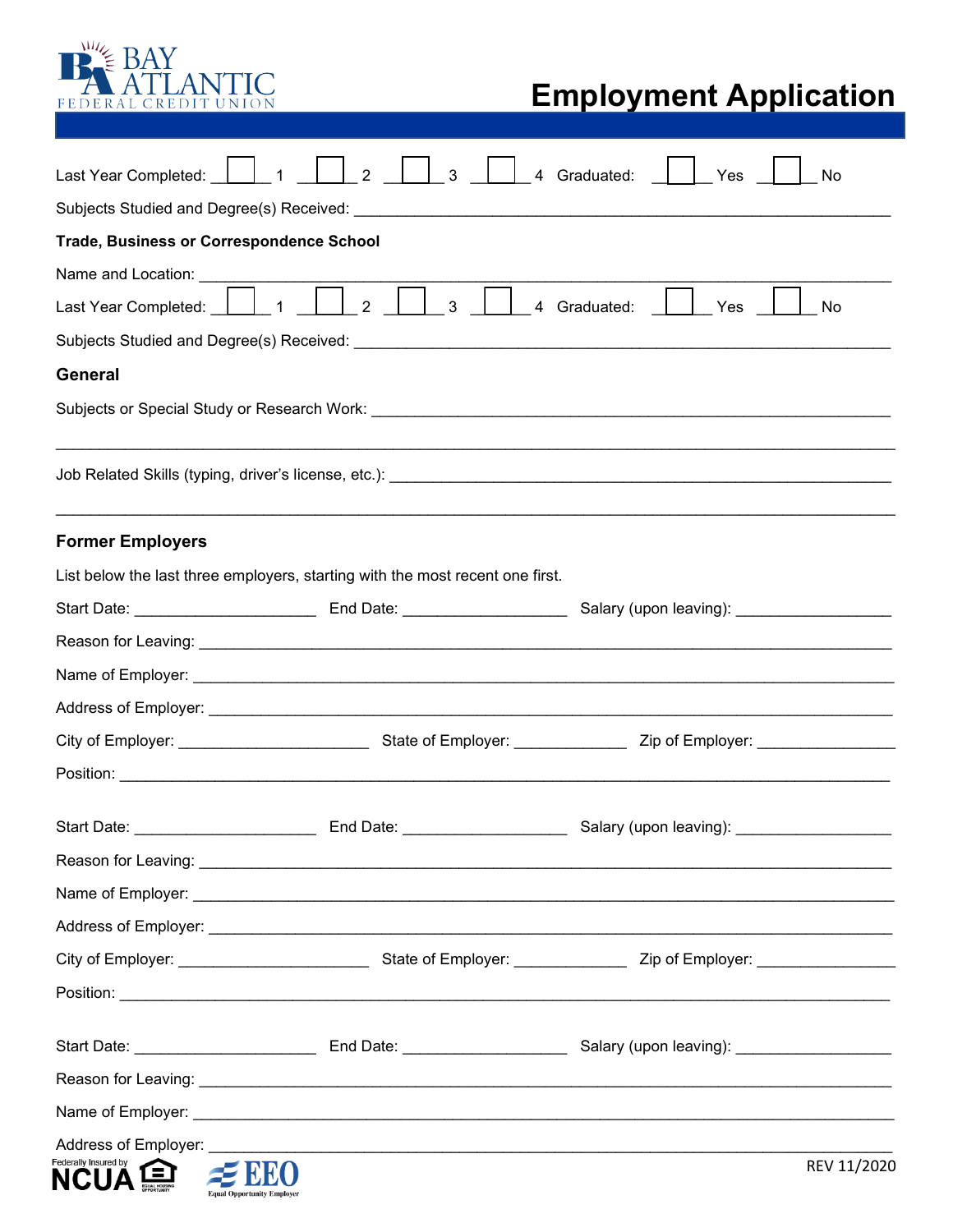

### **Employment Application**

| <b>References</b> |                                                                      |  |
|-------------------|----------------------------------------------------------------------|--|
|                   | Last Name: __________________________________                        |  |
|                   |                                                                      |  |
|                   |                                                                      |  |
|                   | State: ________________<br>Zip:                                      |  |
|                   | Home<br>Work<br>Cell                                                 |  |
|                   |                                                                      |  |
|                   |                                                                      |  |
|                   |                                                                      |  |
|                   | State: _________________                                             |  |
|                   | Work<br>Home<br>Cell                                                 |  |
|                   |                                                                      |  |
|                   |                                                                      |  |
|                   |                                                                      |  |
|                   | State: National Contract of State:<br>Zip: _________________________ |  |
| Phone Number:     | Work<br>Home<br>Cell                                                 |  |

#### **Please read the following disclosure before signing and submitting this application.**

If you are hired, you will be required to attest to your identity and employment eligibility, and to present documents confirming your identity and employment eligibility. You cannot be hired if you cannot comply with these requirements.

#### **Authorization:**

*I* certify that the facts contained in this application (and accompanying resume, if any) are true and complete to the best of *my knowledge. I understand that any false statement, omission, or misrepresentation on this application is sufficient cause for refusal to hire, or dismissal if I have been employed, no matter when discovered by the employer.* 

*I understand that any employment is conditioned on a background check. I authorize the financial institution to thoroughly investigate all statements contained in my application or resume, and I authorize my former employment, character and general reputation to the credit union without giving me prior notice of such disclosure. In addition, I release the financial institution, any former employers, and all references listed above from any and all claims, demands or liabilities arising out of or related to such investigation or disclosure.*